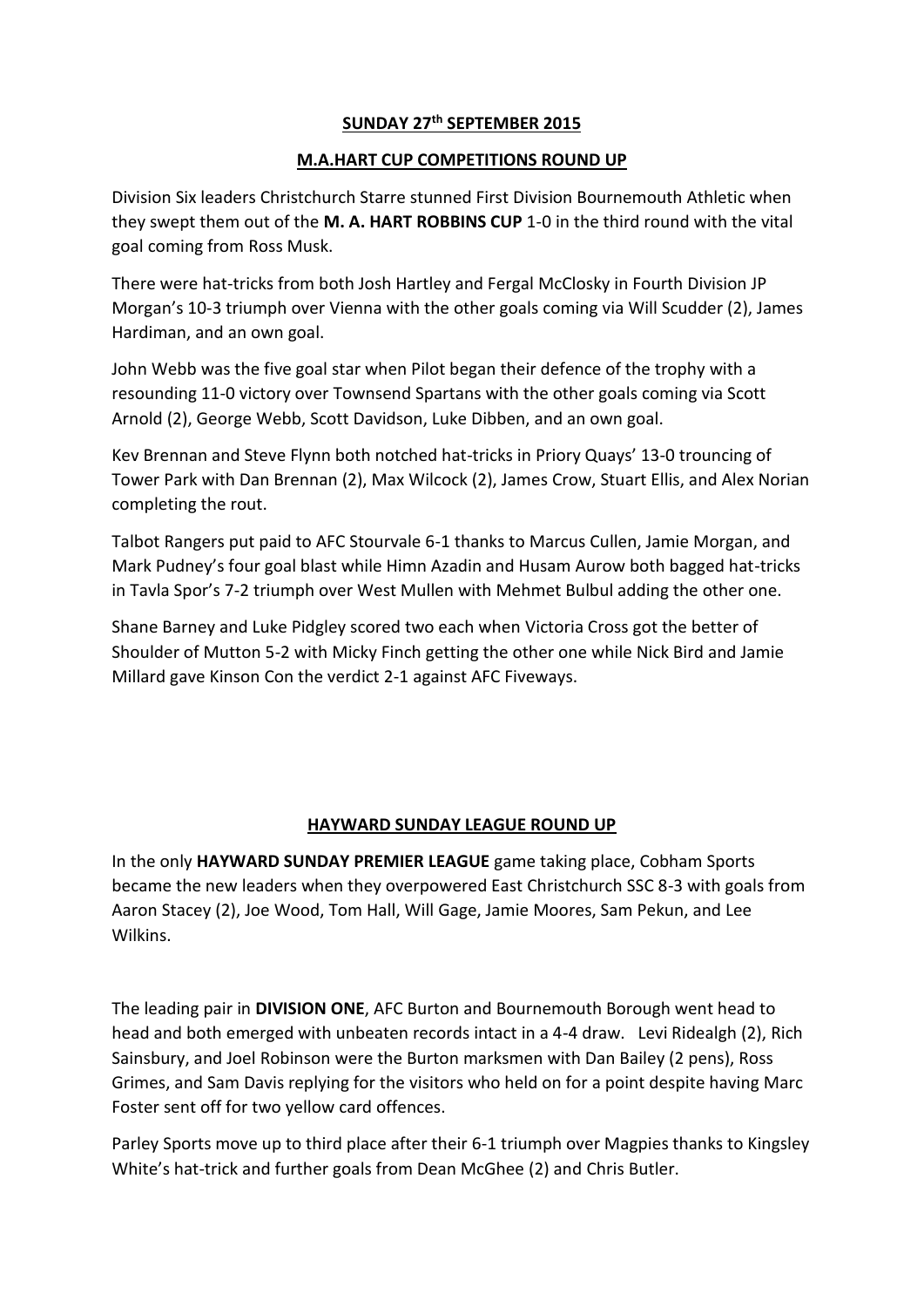Abbey hold top spot in **DIVISION TWO** on goal difference after Dan Manuel (2) and Kev Collins gave them the edge 3-2 against Dorset Soldier and nearest rivals Throop United also maintained their perfect record when they upended Bournemouth Electric Reserves 4-0 with goals from Adam Louka (2), Chris Ballam, and James Francis.

Meanwhile Bournemouth Sports Mercury hammered Royal Mail Bournemouth 9-2 thanks to Dan Pine (2), Dave Cavill (2), Rob Sweeney, Jamie Walbey, Dan Brunton, Steve Brunsden, and Javesh Moriaria.

Smokeys continue to blaze a trail at the top of **DIVISION THREE,** sweeping Mploy aside 3-1 with goals from Ryan Mackenzie (2), and Martyn MacKinlay.

Nearest rivals Poole Borough UAB also have maximum points after larruping Shamrock 7-1 thanks to Jesse Arnold's hat-trick and further goals from Brad Chapple (2), Dan Frisby, and Ryan Sonner.

Meanwhile Ryan Musselwhite was the four goal star when third placed Poole Wanderers returned to winning ways with a 5-1 victory over Ferndown Forest with Chris Gallop also on target.

Boscombe Celtic take over on top of **DIVISION FOUR** after Carl Sly steered them to a 1-0 win over Victoria Cross Reserves who, having gone close on numerous occasions, were unfortunate to come away empty handed.

West Howe shaded it 4-3 against Tradecost Windows thanks to Richie Whiting, Ellis George, Jordan Whittle, and an own goal while James & James were 4-1 winners against AFC Wimborne courtesy of Andy Gosling and a Louis Parkin hat-trick.

Bournemouth Electric A maintain their one point lead at the summit in **DIVISION FIVE** after scuppering Ferndown Wayfarers 6-3 thanks to Tom Flynn (2), Paul Conroy, and a Chris Hack hat-trick.

Dan Molyneaux and Victor Cornhill gave nearest rivals Marden Edwards a 2-0 success against Scott V while Bearwood Broncos blitzed New Milton Borough 8-0 courtesy of an Ashley Williams hat-trick and further goals from Dan Edwards (2), Reece Vincent, Jack Hammond, and Jack Excell.

Rossmore Mavericks were 3-1 winners against Throop United Reserves thanks to Liam Holland (2) and Matthew Bates while, at the other end of the table, AFC Burton Reserves opened their points account with a resounding 10-2 triumph over Parkstone thanks to Dan Bailey (2), Ryan Attree, George Riley, Luke Barnett, Luke Cutler, Charlie Starks, and a Kyle Butler hat-trick.